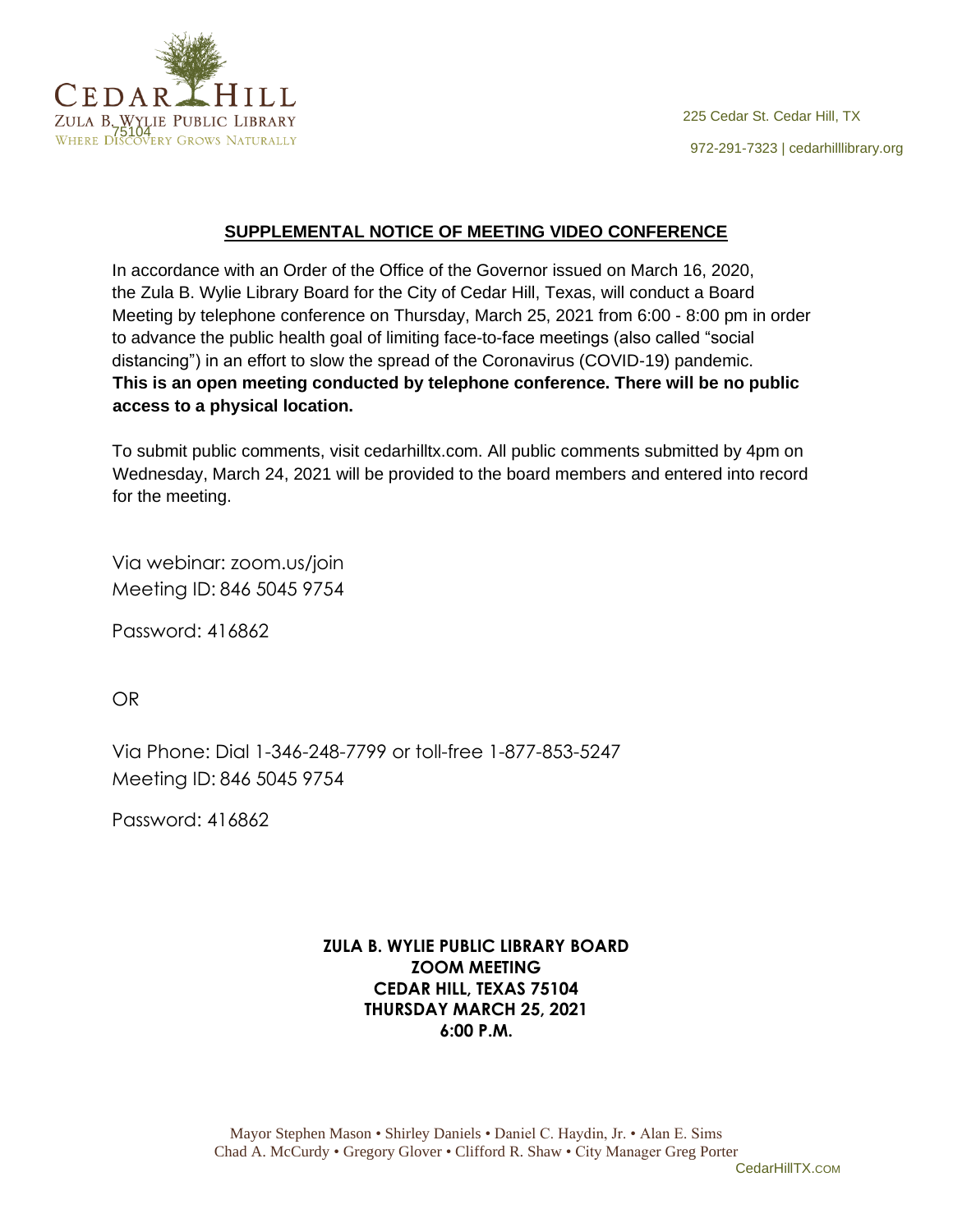

# **AGENDA**

*MISSION STATEMENT: The mission of the City of Cedar Hill is to deliver the highest quality municipal services to our citizens and customers consistent with our community values.*

*VISION STATEMENT: We envision Cedar Hill as a premier city that retains its distinctive character; where families and businesses flourish in a safe and clean environment.*

- **I. Call the meeting to order.**
- **II. Citizens Forum.**
- **III. Approve minutes from February Board Meeting**
- **IV. Receive Update on Library, Signature Park, and Trail Bond Project**
- **V. COVID-19 Operations Update**
- **VI. Friends Report**
- **VII. Adjourn.**

I certify that copies of the above notice of meeting were posted in accordance with the Texas Open Meetings Act on Friday, March 19, 2021.

**Correne Constantino Library Executive Secretary**

\_\_\_\_\_\_\_\_\_\_\_\_\_\_\_\_\_\_\_\_\_\_\_\_\_\_\_\_\_\_\_\_\_\_\_\_

**"PURSUANT TO SECTION 30.07, PENAL CODE (TRESPASS BY LICENSE HOLDER WITH AN OPENLY CARRIED HANDGUN), A PERSON LICENSED UNDER SUBCHAPTER H, CHAPTER 411, GOVERNMENT CODE (HANDGUN LICENSING LAW), MAY NOT ENTER THIS PROPERTY WITH A HANDGUN THAT IS CARRIED OPENLY"** 

**"CONFORME A LA SECCIÓN 30.07, DEL CÓDIGO PENAL (ENTRADA SIN AUTORIZACIÓN POR TITULAR DE LICENCIA CON UNA PISTOLA VISIBLE), UNA PERSONA CON LICENCIA BAJO EL SUBCAPíTULO H, CAPíTULO 411 DEL CÓDIGO DE GOBIERNO (LEY DE LICENCIAS DE PISTOLAS), NO PUEDE ENTRAR EN ESTA PROPIEDAD CON UNA PISTOLA VISIBLE"**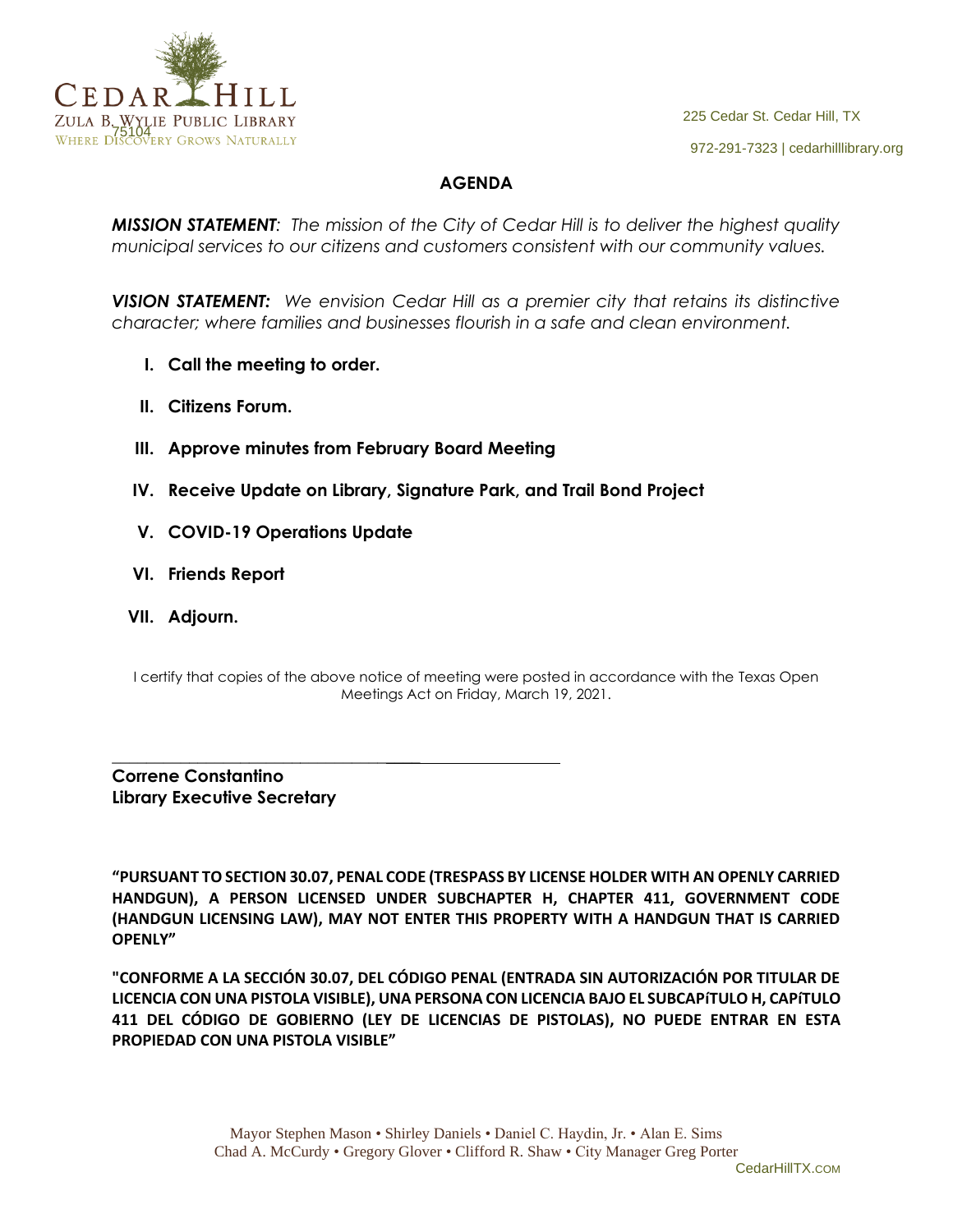

## **MEETING OF THE ZULA B. WYLIE PUBLIC LIBRARY BOARD MINUTES February 25, 2021 6:00pm via Zoom**

The Zula B. Wylie Public Library Board met on Thursday, February 25 at 6:00 p.m. via Zoom.

**Library Board Members Present:** President Christine Benson, Vice-President Mary Sadousky, Dennis Brock, Lee Ruth Bryant, Elaine Cook, Jazmine James, Jackie Moore, and ex officio members: Kenneth Prettol

**Library Board Members Absent:** Gabrielle Brewer, Traphene Hickman, Mary White, and ex officio members: Lisa Cerovsky

**Library Staff Present**: Director of Library Services Aranda Bell, Library Executive Secretary Correne Constantino

## **I. Call the meeting to order.**

The meeting was called to order by Board President, Christine Benson at 6:09 p.m.

## **II. Approval of January 2021 Library Board Minutes**

Lee Ruth Bryant made a motion to accept the minutes for the January 2021 meeting. Elaine Cook seconded the motion. All approved.

## **III. Library in a Park Bond Project Update**

No new information, however, there is work continuing behind the scenes in regards to the design process. Information will be coming in the form of a presentation at an upcoming City Council meeting. The Citizen's Design Committee will be meeting again soon.

Jackie Moore inquired about the new library design and its roof in regards to the snow and weather. She has requested that Ms. Bell ask the architects about how the roof will stand up to snow and freezing temperatures.

#### **V. Operations Update**

Ms. Aranda Bell, Library Director, shared that the library is continuing to follow COVID protocols and policies such as temperature checks for staff, social distancing, etc. There still staff members working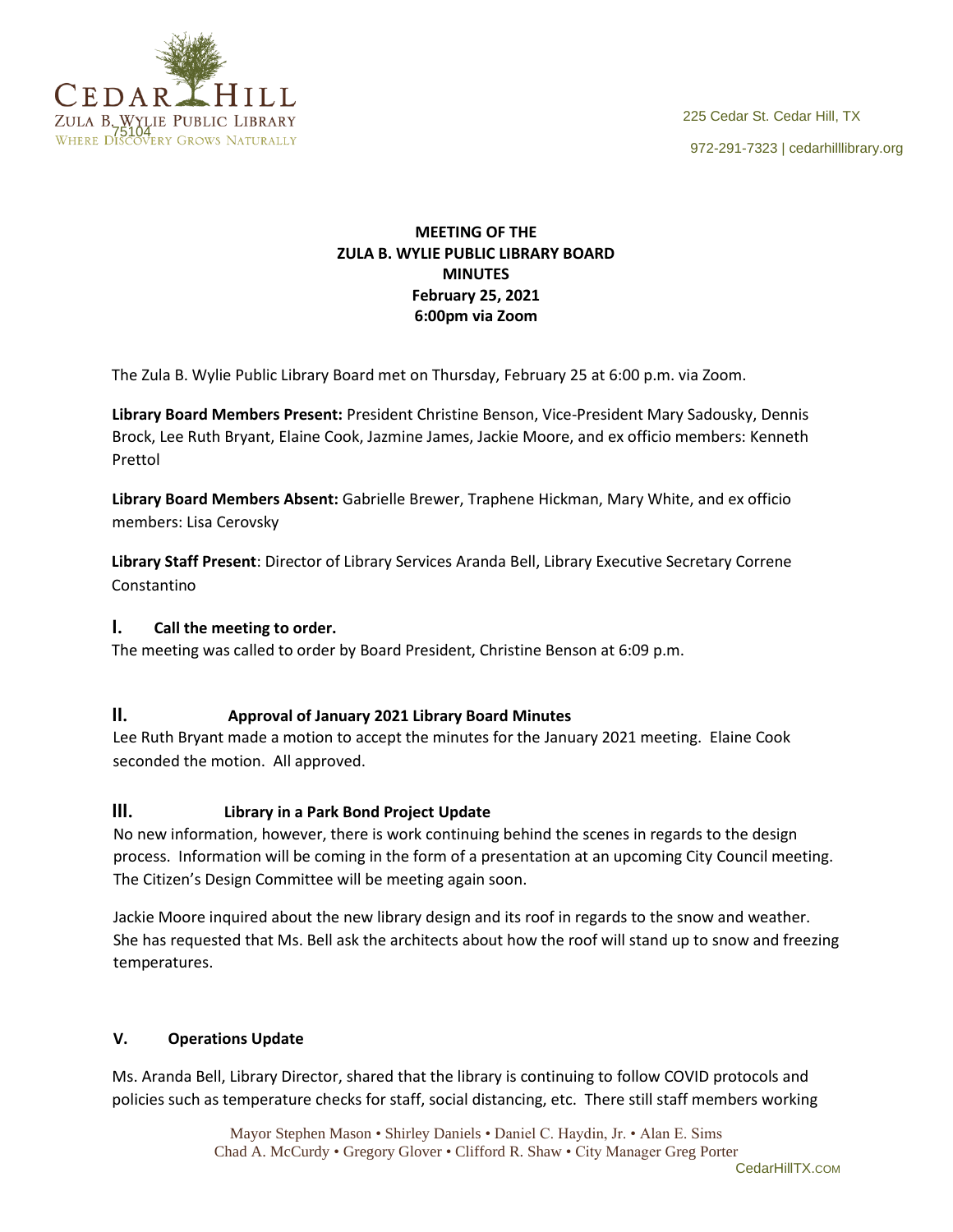

remotely for portions of their shifts. The library has bumped up its technology so that all staff members have what they need to work from home, as needed.

Ms. Bell reminded the board of the upcoming interlocal agreement and shared partnership of the Best Southwest cities. There will be a partnership: One Card, One Community coming this spring. It will reunite all libraries (Lancaster, Desoto, Duncanville, and Cedar Hill) catalogs and allow books to be shared amongst all patrons.

#### **VI. Winter Weather**

The Zula B Wylie Public Library was transformed into a Warming Shelter last week during the winter storm. The entire city came together to serve the community. The library shelter was open 24/7 from Monday at 5:00pm through Friday at 5:00pm.

Also, staff members who were stuck at home, made calls to Senior Citizens to check on them during the storm and power outages.

A thank you was given to our board members for their support, well wishes, cards, texts, and offerings to help! The ZBW Library was the only library in the best southwest area to be used as a warming shelter. The board was reminded and encouraged with the fact that our staff and city staff truly demonstrate servant leadership

Ms. Benson spoke from the heart and on behalf of her family in thanking the library. Elaine Cook inquired about how many people were served during the week. Ms. Bell estimated around 108 (at last count). Mary Sadousky asked if we were back to offering library services. Aranda shared that the library closed on Saturday for a deep clean and the staff was back to serving the community as a library on Monday morning.

#### **VII. Officer Update**

Ms. Christine Benson announced her decision to resign as Library Board President. She will still be a part of the Library board. Many board members shared their thanks for her time and dedication during the time of her presidency. All are glad she will remain on the board.

#### **VIII. Friends Report**

Friends President, Elaine Cook shared that the Friends would be meeting later during the evening. She did have a new budget report to share. Current balance: \$23,879. Elections for the Friends will be in April/May -after the bylaws have been updated.

**VIII. Adjourn**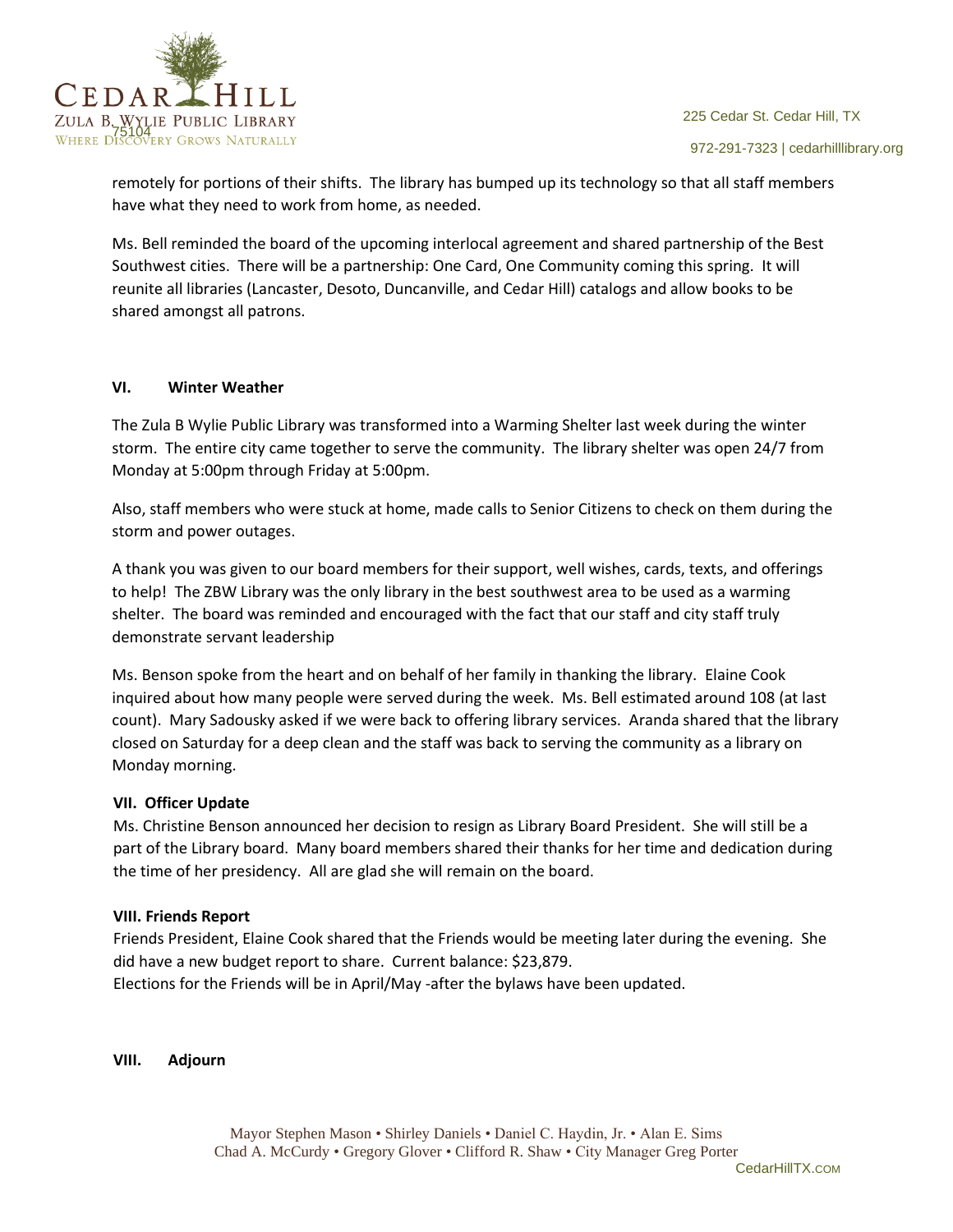

972-291-7323 | cedarhilllibrary.org

Ms. Benson called for a motion to adjourn at 6:50pm. Elaine Cook gave a motion. Jazmine James seconded the motion.

Respectfully submitted,

Correne Constantino, Executive Library Secretary

Christine Benson, Library Board President

| ZULA B. WYLIE PUBLIC LIBRARY |                     |            |     |     |                  |     |           |     |            |     |     |        |   |
|------------------------------|---------------------|------------|-----|-----|------------------|-----|-----------|-----|------------|-----|-----|--------|---|
| 2020-2021 BOARD ATTENDANCE   |                     |            |     |     |                  |     |           |     |            |     |     |        |   |
| Member                       |                     | <b>AUG</b> | SEP | DCT | $\sum_{i=1}^{n}$ | DEC | <b>AN</b> | FEB | <b>MAR</b> | APR | MAY | $\leq$ | ₿ |
|                              | Term<br>Expir<br>es |            |     |     |                  |     |           |     |            |     |     |        |   |
| Benson,<br>Christine         | 2022                | P          | P   | P   | P                |     | A         | P   |            |     |     |        |   |

Mayor Stephen Mason • Shirley Daniels • Daniel C. Haydin, Jr. • Alan E. Sims Chad A. McCurdy • Gregory Glover • Clifford R. Shaw • City Manager Greg Porter

CedarHillTX.COM